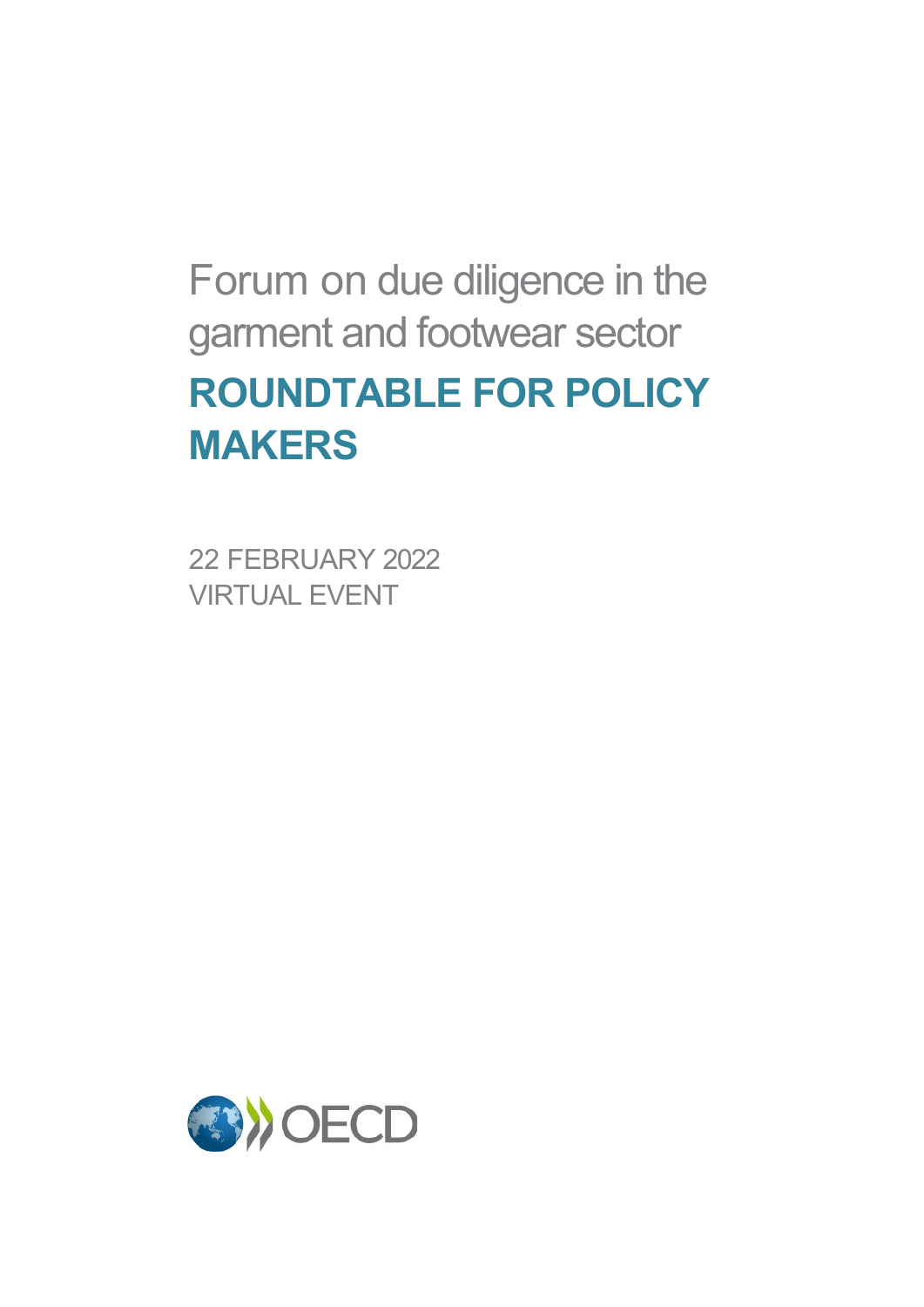# ■ **About the Roundtable for Policy Makers**

Held in lead-up to the OECD Forum on Due Diligence in the Garment and Footwear Sector, this fourth annual Roundtable will convene policy makers from across key economies engaged in the garment and footwear sector and its supply chain – in virtual format – to discuss policy options for enabling and promoting vibrant and responsible supply chains in the garment and footwear sector.

In recent years key market economies for the garment sector have introduced mandatory due diligence requirements for retailers and brands, with more in the pipeline, including the EU's Sustainable Corporate Governance Directive, which will include mandatory due diligence requirements. This year's roundtable will focus on understanding different perspectives on the accompanying support that will be necessary to ensure due diligence laws lead to greater engagement and capacity building in garment production countries. A tour de table will allow governments to share key policy updates that affect responsible supply chains in the sector.

[Read more](https://mneguidelines.oecd.org/policy-maker-roundtable-for-responsible-supply-chains-in-the-garment-footwear-supply-chains.pdf) about the annual Policy Maker Roundtable.

# **Participant information**

The Roundtable for Policy Makers is only for government officials from OECD member and Adhering governments and governments from key economies in the garment and footwear sector along with representatives from intergovernmental organisations.

The Roundtable is by invitation only.

# **Date, time and access information**

Tuesday, 22 February 2022 11:00-15:30, Paris time (CET), held in virtual format. **Please register [here](https://meetoecd1.zoom.us/meeting/register/tJAqcOyhqzMoGdbcl59h-rySU0dH6tyG8b_W) for the 2022 event.**

# **Chatham House Rule**

The Roundtable is held under the Chatham House Rule: Participants are free to use the information received, but neither the identity nor the affiliation of the speaker(s), nor that of any other participant, may be revealed.

# **Languages**

English-French interpretation is available during this Roundtable.

# ■ **Contact**

**Dorothy LOVELL**|Policy Advisor Centre for Responsible Business Conduct OECD Directorate for Financial and Enterprise Affairs Tel. +33 1 45 24 91 24| [Dorothy.Lovell@oecd.org](mailto:Dorothy.Lovell@oecd.org)

### **Zara KURUNERI**|Assistant

Centre for Responsible Business Conduct OECD Directorate for Financial and Enterprise Affairs Tel. +33 1 45 24 78 61 | [Zara.Kuruneri@oecd.org](mailto:Zara.Kuruneri@oecd.org)

### Supported by the European Commission

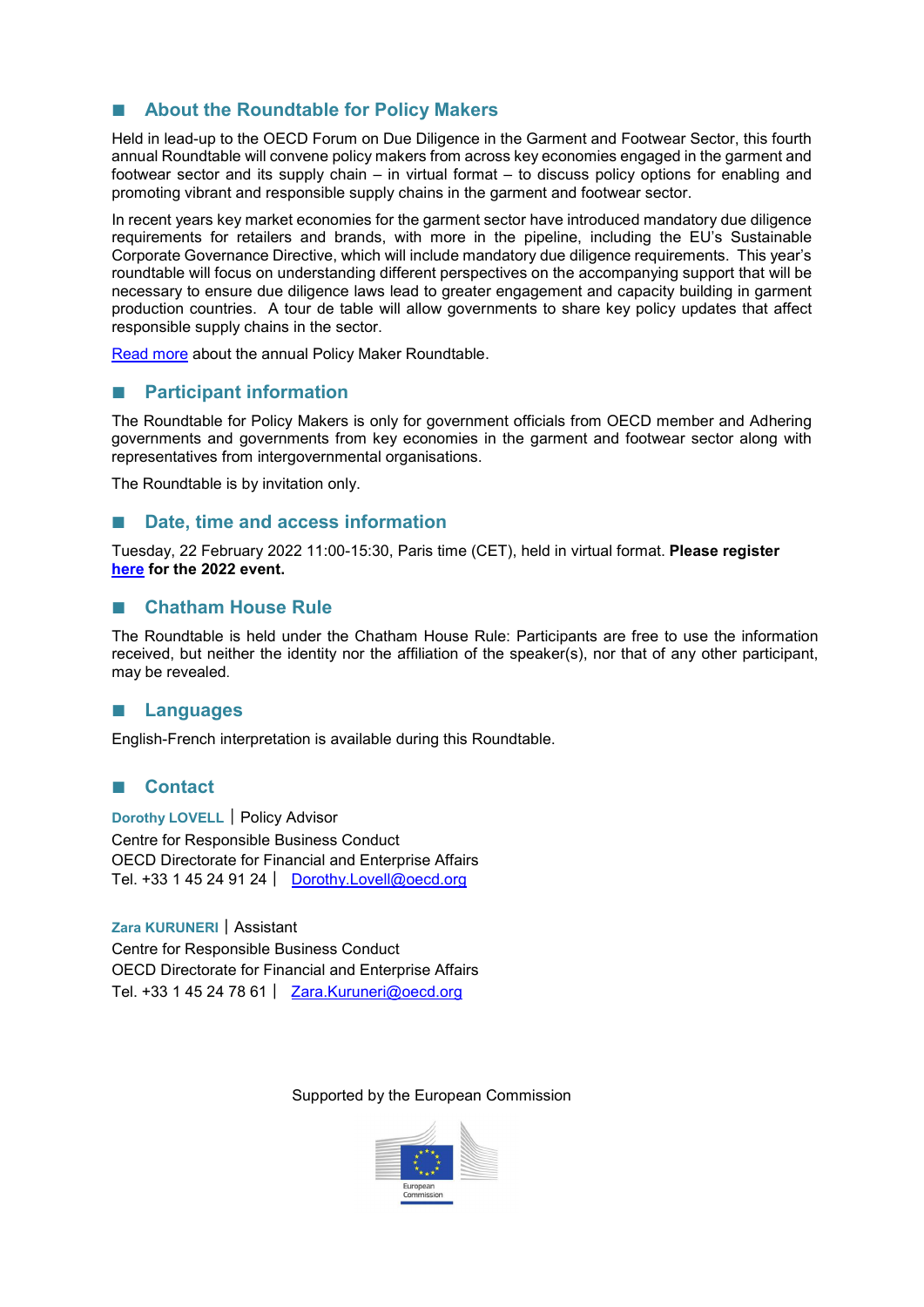Forum on due diligence in the garment and footwear sector **ROUNDTABLE FOR POLICY MAKERS** 

# **AGENDA**

|                 | <b>Tuesday 22 February 2022</b>                                                                                                                                                                           |
|-----------------|-----------------------------------------------------------------------------------------------------------------------------------------------------------------------------------------------------------|
|                 | The Roundtable will be chaired by Christine KAUFMANN, Chair of the OECD Working<br>Party on Responsible Business Conduct.                                                                                 |
| $11:00 - 11:30$ | 1. Opening of the Roundtable                                                                                                                                                                              |
|                 | <b>Mathilde MESNARD, Acting Director, Directorate for Enterprise and Financial Affairs,</b><br><b>OECD</b>                                                                                                |
|                 | <b>Madelaine TUININGA, Head of Unit, DG Trade, European Commission</b>                                                                                                                                    |
| $11:30 - 13:00$ | 2. Tour de table, RBC policy updates relevant to the garment and footwear sector                                                                                                                          |
|                 | This session will give the opportunity to participants to share relevant government policy<br>updates from the last 12 months to promote responsible supply chains in the garment and<br>footwear sector. |
|                 | These may include for example, information about: new and emerging supply chain<br>legislation; significant government-backed multi-stakeholder initiatives; or investment and<br>trade regimes.          |
| $13:00 - 13:30$ | <b>Break</b>                                                                                                                                                                                              |
|                 |                                                                                                                                                                                                           |

## **13:30 – 15:15 3. Deep dive session: Accompanying support for mandatory due diligence measures**

To maximise the effectiveness of mandatory due diligence, governments introducing due diligence law have recognised the need to support implementation with a series of "accompanying measures" so that appropriate training, tools, technology, financial and other support is made available to companies and their suppliers to enable companies to meet the law's expectations. For more information please see the [background note.](#page-3-0)

In this session, governments from across the value chain will share perspectives on which types of accompanying measures should be prioritised, and how governments can work together to harmonise such support and actions.

# **Scene-setting**

**Barbara BIJELIC,** Financial Sector and Regulatory Engagement Lead, Centre for Responsible Business Conduct, OECD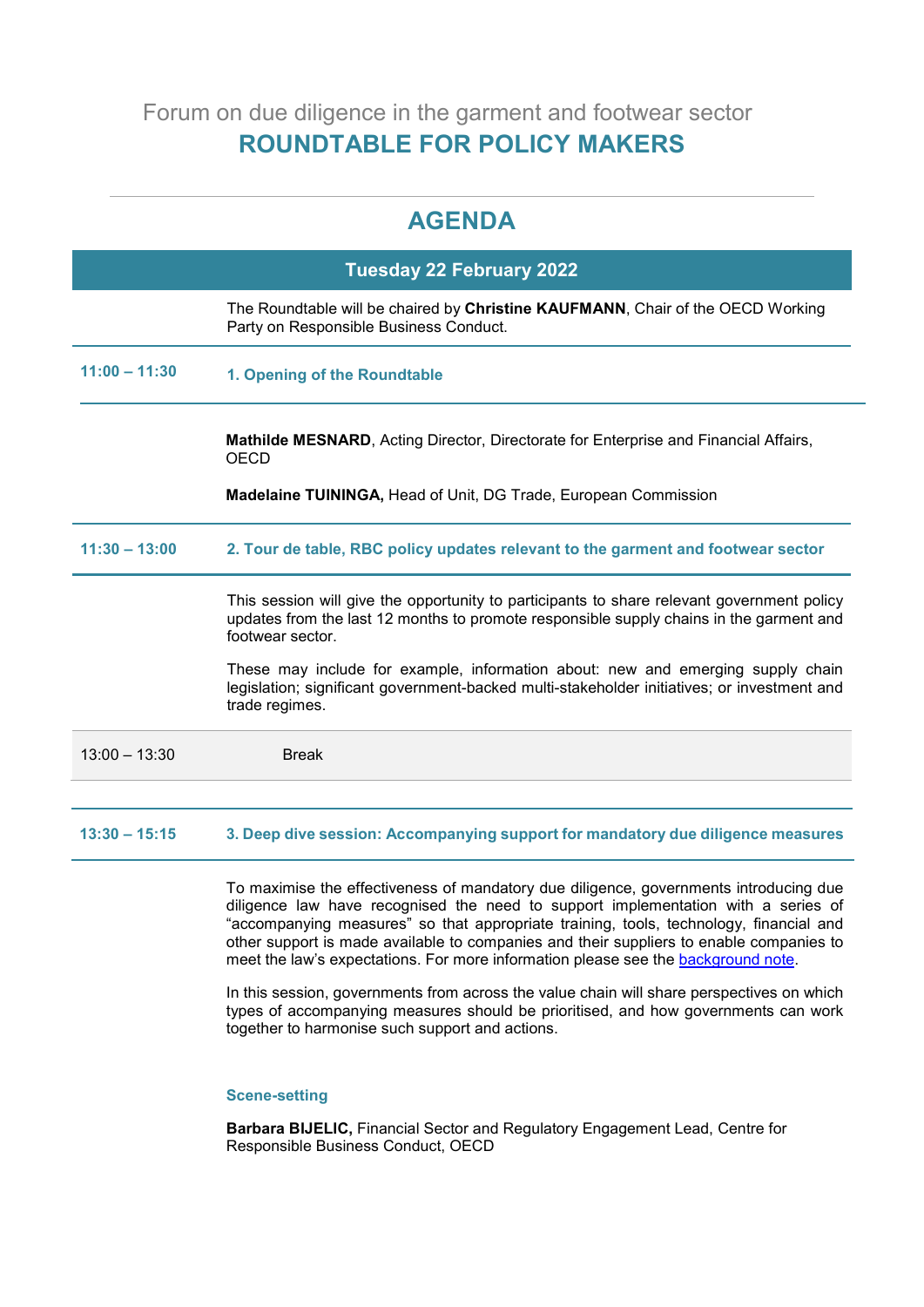#### **Speakers**

**Matthias ALTMANN**, Senior Expert Corporate Sustainability, DG INTPA, European Commission

**Thuy NGUYEN,** Vietnam Industry Agency (VIA), Ministry of Industry and Trade, Viet Nam

**Magdalena JENTZSCH**, Senior Policy Officer, Sustainable Textile Supply Chains / Sustainable Consumption, Federal Ministry for Economic Cooperation and Development, **Germany** 

**Dilara BEGUM,** Commercial Counsellor, Embassy of Bangladesh to France

**Lauren WESSEL**, Policy Officer RBC, Ministry of Foreign Affairs, Netherlands

**Sebastián GOMEZ FIEDLER,** Head of RBC Division, OECD National Contact Point, General Directorate of Multilateral Economic Relations, Undersecretariat of International Economic Relations, Chile

**Maylis SOUQUE**, Secretary General, OECD National Contact Point Secretariat, Head of CSR at Treasury Directorate, Ministry of Economy, France

**Dan REES**, Director, ILO Better Work Programme

*Discussion with Roundtable participants* 

#### *Summary and reflections*

**Tyler GILLARD,** Head of Due Diligence, Centre for Responsible Business Conduct, **OECD** 

**Christine KAUFMANN,** Chair of the OECD Working Party on Responsible Business **Conduct** 

<span id="page-3-0"></span>**15:15 – 15:30 4. Looking forward and closing, led by Chair**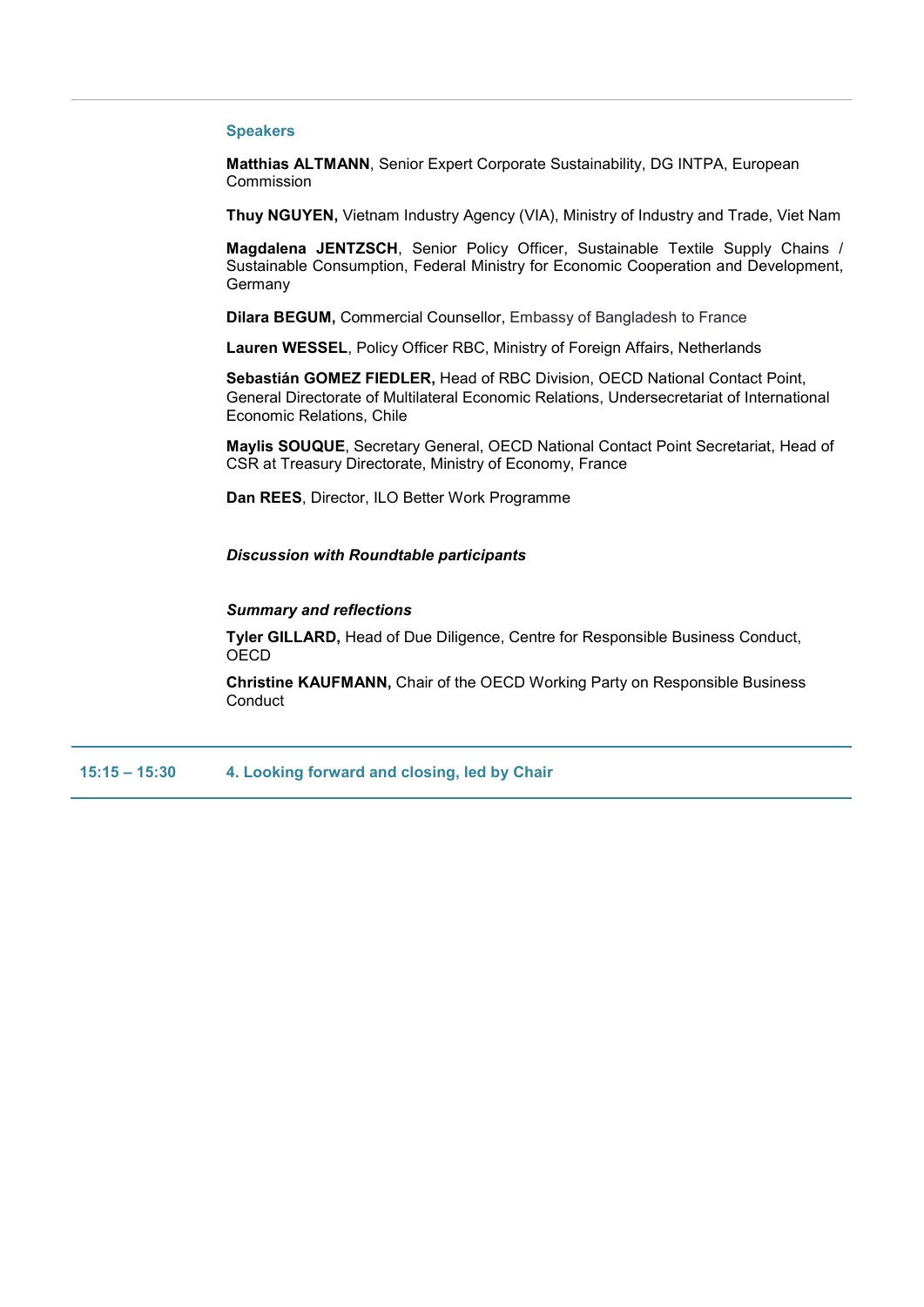# *Background reading*

#### **Accompanying measures to support the key objectives of mandatory due diligence**

In recent years key market economies for the garment sector have introduced mandatory due diligence requirements for retailers and brands, with more in the pipeline including the EU's Sustainable Corporate Governance Directive.

To maximise the effectiveness of mandatory due diligence, supporting measures are necessary to address potential barriers to implementation such as capacity and resource constraints, in particular for SMEs and in developing countries, as well as potential unintended consequences such as de-risking or de facto embargos.

Accompanying measures could include the following (a non-exhaustive list):

#### **1) Guidance, training and practical support**

Enterprises will need to understand the practical implications of the due diligence framework. In this respect governments can support with the development of issue or sector specific guidance, aligned with the OECD Guidance, and ensure access to tools to support companies in the identification, prevention/mitigation, remediation and reporting of risks and harms. Governments can also be involved in developing or sponsoring the development of tailored guidance for example for SMEs, different segments of the supply chain, and so on.

Training and capacity building programmes can raise awareness of due diligence expectations as well as technical capabilities to respond to those expectations. In some cases, the capacity-building and technical support offered at the national level may also be shared with counterparts in other countries.

Developing templates to support due diligence can facilitate aligned expectations across practitioners. These may include: model supply chain policies, clauses for supplier contracts, suggested information checklists that industry schemes should request from suppliers standard reporting templates or frameworks.

Effective due diligence requires accurate, credible and up-to-date information on supply chains, as well as RBC risks, across sectors and geographies. To support companies, governments may consider consolidating existing trade and custom data on origin of raw materials, intermediate products and services, and making such information accessible to the market. This could help to significantly reduce the costs for each company to collect and obtain such information independently.

Providing thematic or country-specific risk-based information to companies can be an important tool to advance RBC due diligence. For example, the U.S. Department of Labor's List of Goods Produced by Child Labor or Forced Labor<sup>[1](#page-4-0)</sup> supports companies to pinpoint areas where the risk of child labour or forced labour is high.

#### **2) Promoting global standards and international coordination**

1

Governments can support companies in undertaking due diligence across global supply chains by promoting the broader uptake of high environmental and social standards, and ensuring an international level playing field for companies. This includes, for instance, the promotion of global standards on responsible business conduct set by the OECD, the UN Working Group on Business and Human Rights and the ILO and supporting global actions to address most salient human and labour rights violations. Promoting uptake of international RBC standards globally and particularly in producing countries can help to avoid regulatory fragmentation and conflicting standards. Roundtables such as this one may

<span id="page-4-0"></span><sup>&</sup>lt;sup>1</sup> List compiled by the U.S. Bureau of International Labor Affairs, available here: List of Goods Produced by Child [Labor or Forced Labor | U.S. Department of Labor \(dol.gov\),](https://www.dol.gov/agencies/ilab/reports/child-labor/list-of-goods) accessed on 4 February 2022.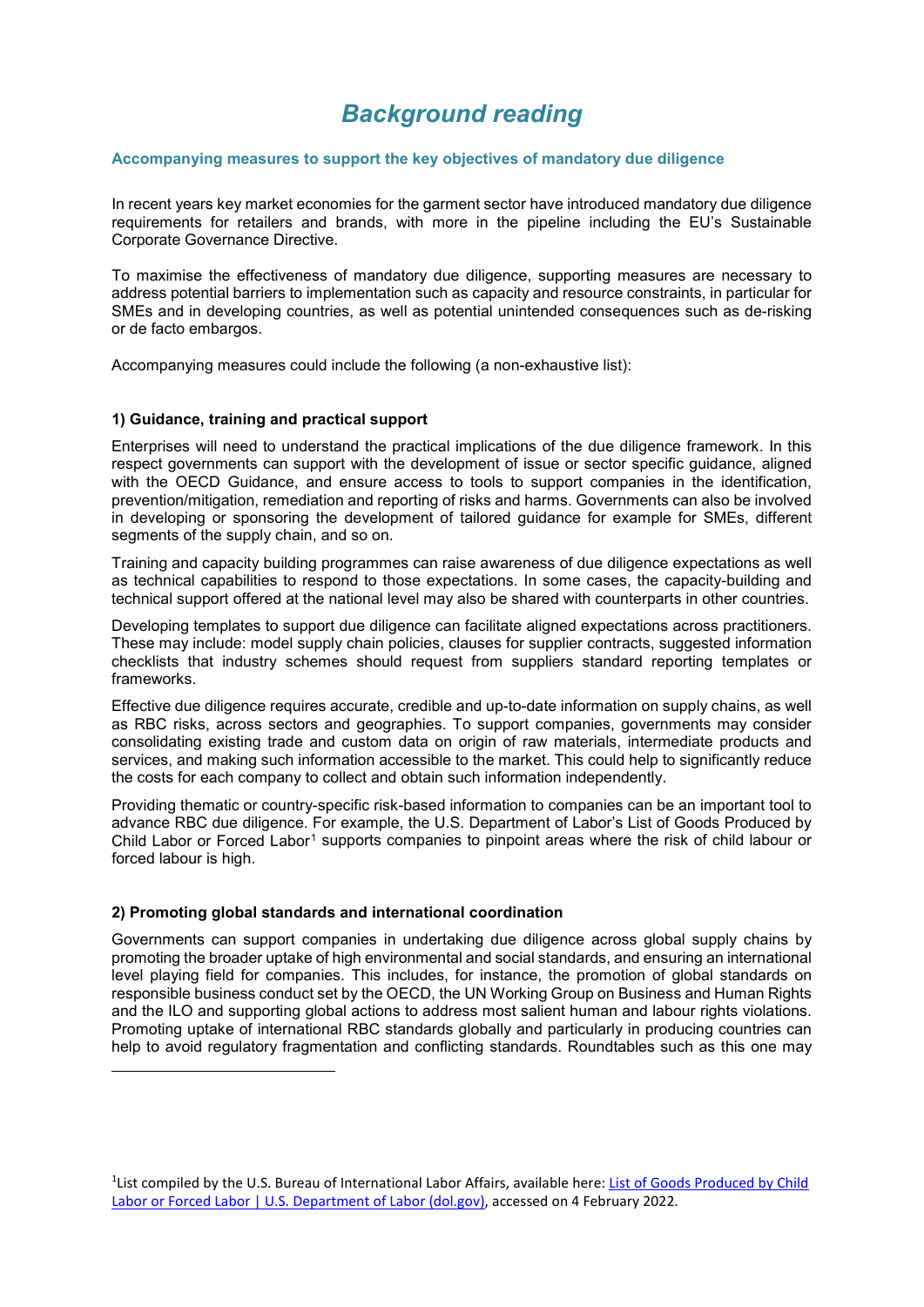also play a role in creating a dialogue to encourage governments to promote the relevant global standards.

Integrating RBC standards and requirements for due diligence into investment policies and agreements can help ensure accountability of companies and governments abroad. Some countries have included such criteria in their investment laws.

Governments also can support effective due diligence through enabling cross-border collective action and stakeholder engagement. Examples of this include the government-backed garment sector agreements initiated in the Netherlands and Germany, respectively<sup>2</sup>.

Likewise collaboration and support between trade partner governments can help reduce the burden on companies and promote efficiencies. Such cooperation may include providing technical support to boost government monitoring frameworks, for example building up labour inspections capacity, and in turn increasing trust in existing mechanisms and reducing duplicative audits.

#### **3) Streamlining processes and recognition of credible due diligence schemes**

Governments also have an important role to play in streamlining RBC expectations. This can help in alleviating the burden for companies of complying with RBC expectations. This may involve developing mutual recognition agreements and schemes. It can also involve promoting convergence of certification and standards, for example development of national certification schemes aligned which international RBC standards. Governments could also consider the option of nationally accredited conformity assessment bodies or other accredited bodies to assist with the monitoring and assessment of due diligence processes.

Governments can also consider the role of existing industry and multi-stakeholder initiatives in enabling due diligence. However it is important that governments recognise that existing initiatives may not fully align with due diligence expectations and furthermore that company participation in an initiative or scheme is not a guarantee of compliance with the initiative's underlying standards. OECD Alignment Assessments can serve as a tool to governments in this respect.

#### **OECD Alignment Assessments of Industry and Multi-Stakeholder Programmes**

Industry-led and multi-stakeholder initiatives that incorporate due diligence expectations can represent a strong inducement for companies to carry out due diligence and provide valuable opportunities for shared learning. However, a proliferation of expectations at a domestic level or across initiatives can create challenges for businesses operating globally who may be subject to various expectations. The OECD Garment Guidance is the negotiated and government-backed benchmark for due diligence by industry, multistakeholder and government-backed initiatives. To help support a common understanding of due diligence while also enabling cross-recognition between programmes, in 2018 the OECD launched a pilot process to assess the alignment of multi-stakeholder and industry initiatives with the OECD Garment Guidance. This process, called the OECD Alignment Assessment process, is voluntary and has been piloted with the Sustainable Apparel Coalition (2019), the Partnership for Sustainable Textiles (2020), the Dutch Agreement for Sustainable Garment and Textiles (2020) and Fair Wear Foundation (forthcoming). In 2022-23 the OECD will conduct further pilot assessments, including of certification standards<sup>3</sup>

**.** 

<span id="page-5-0"></span><sup>&</sup>lt;sup>2</sup> German Partnership for Sustainable Textiles, see more information here: **Startseite - Bündnis für nachhaltige** [Textilien \(textilbuendnis.com\);](https://www.textilbuendnis.com/en/) Dutch Agreement on Sustainable Textiles and Garments, see more information here[: Agreement garments and textile sector | IRBC Agreements \(imvoconvenanten.nl\),](https://www.imvoconvenanten.nl/en/garments-textile#:%7E:text=The%20Dutch%20Agreement%20on%20Sustainable,animal%20welfare%20in%20production%20countries.) both accessed 4 February 2022.

<span id="page-5-1"></span><sup>&</sup>lt;sup>3</sup> The OECD Alignment Assessment process also exists for the Minerals sector, and tools are being developed for other sectors. More information can be accessed on the [OECD's Alignment Assessment webpage](https://www.oecd.org/corporate/industry-initiatives-alignment-assessment.htm).